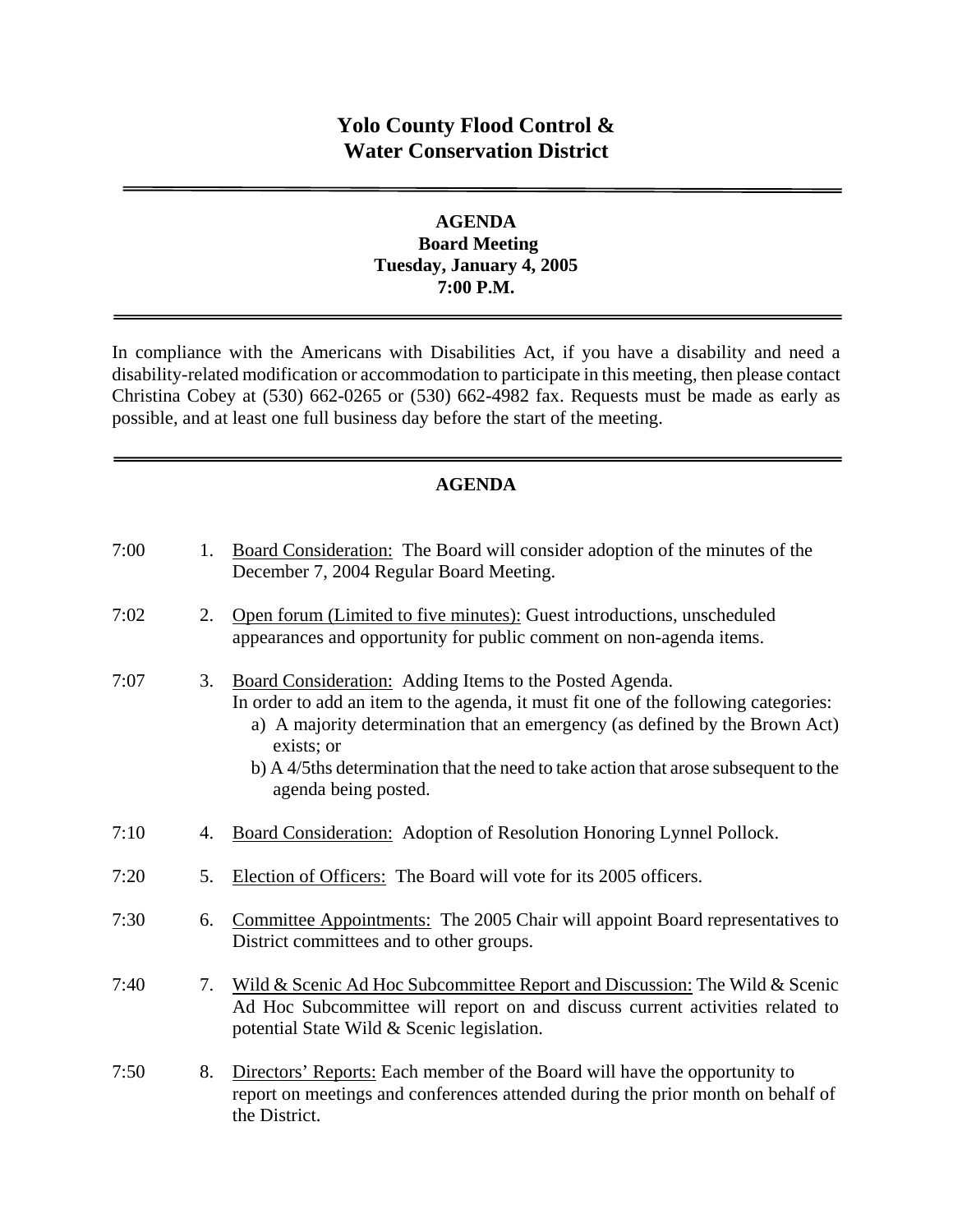- 8:00 9. Attorney's Report: The Board will receive a report from the Attorney regarding current legal and legislative activities.
- 8:10 10. General Manager's Report and Recommendations: The Board will receive a report from the General Manager or designated representatives regarding current general activities and projects of the District.
	- a) General Activities
	- b) USGS Contract Review
	- c) Operations, Maintenance and Water Conditions
	- d) Water Management Plan Update
	- e) Water Use Efficiency Grant Proposal **(Board Consideration)**
	- f) Off-Season Maintenance and Construction Program
	- g) Mid-Year Budget Review and Recommended Adjustments to Capital Budget **(Board Consideration)**
- 9:45 11. General Discussion: Opportunity for Board members to ask questions for clarification, provide information to staff, request staff to report back on a matter, or direct staff to place a matter on a subsequent agenda.
- 9:55 12. Board Consideration: The Board will consider the approval and the payments of bills.

### 10:00 13. Adjourn

The public may address the Board concerning an agenda item either before or during the Board's consideration of that agenda item. Public comment on items within the Board's jurisdiction is welcome, subject to reasonable time limits for each speaker. Upon request, agenda items may be moved up to accommodate those in attendance wishing to address that item. Times listed for consideration of agenda items are approximate only. The Board may consider any agenda item at any time during the Board meeting.

I declare that the foregoing agenda was posted at the office of the Yolo County Flood Control and Water Conservation District, 34274 State Highway 16, Woodland, CA on December 28, 2004.

By: \_\_\_\_\_\_\_\_\_\_\_\_\_\_\_\_\_\_\_\_\_\_\_\_\_\_\_\_\_\_\_\_\_\_\_\_\_

Christina Cobey, Administrative Assistant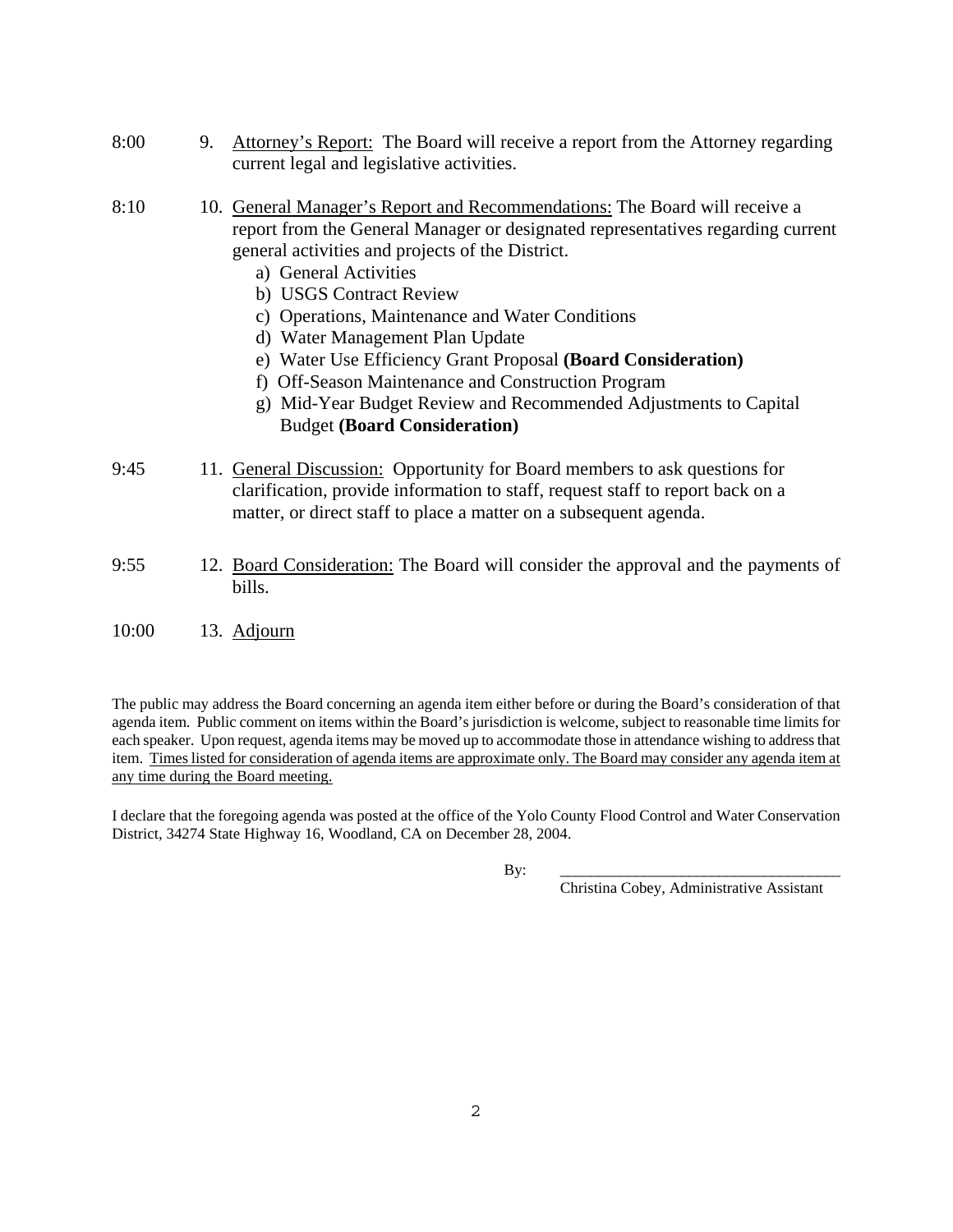### REGULAR BOARD MEETING MINUTES January 4, 2005

The regular January meeting of the Board of Directors of the Yolo County Flood Control and Water Conservation District was held at 7:00 p.m. on Tuesday, January 4, 2005, at its regular place of business, 34274 State Highway 16, Woodland, California. Chairman Vink convened the meeting with Directors Brice, Eoff, Rominger and Scheuring present. Also in attendance were:

District Staff and Consultants Tim O'Halloran, General Manager Christy Barton, Assistant General Manager Paul Bartkiewicz, Legal Counsel Francis Borcalli, Engineering Consultant Michael Horgan, District Engineer

Members of the Public Duane Chamberlain, Yolo County Supervisor Petrea Marchand, Yolo County Planning & Public Works Lynnel Pollock, Past Yolo County Supervisor Bob Schneider, Cache Creek Wild Dave Pratt, Cache Creek Wild

### **APPROVAL OF MINUTES**

**M/S/C** approved the minutes of the December 7, 2004 Regular Board meeting as corrected.

### **RESOLUTION HONORING LYNNEL POLLOCK**

Board members individually commended Past Yolo County Board of Supervisor Lynnel Pollock for her exemplary and dedicated public service. They also thanked her for her support of the District and her dedication to the protection of water in Yolo County.

**M/S/C** adopted Resolution 05.01 Honoring Lynnel Pollock. Director Vink presented her with a plaque. Ms. Pollock thanked the Board for its support during her tenure.

### **ELECTION OF OFFICERS**

Chairman Vink outlined the past Board policy of rotating Directors through the positions of Chair and Vice-chair, and to appoint a Secretary and an Assistant Secretary to the Board.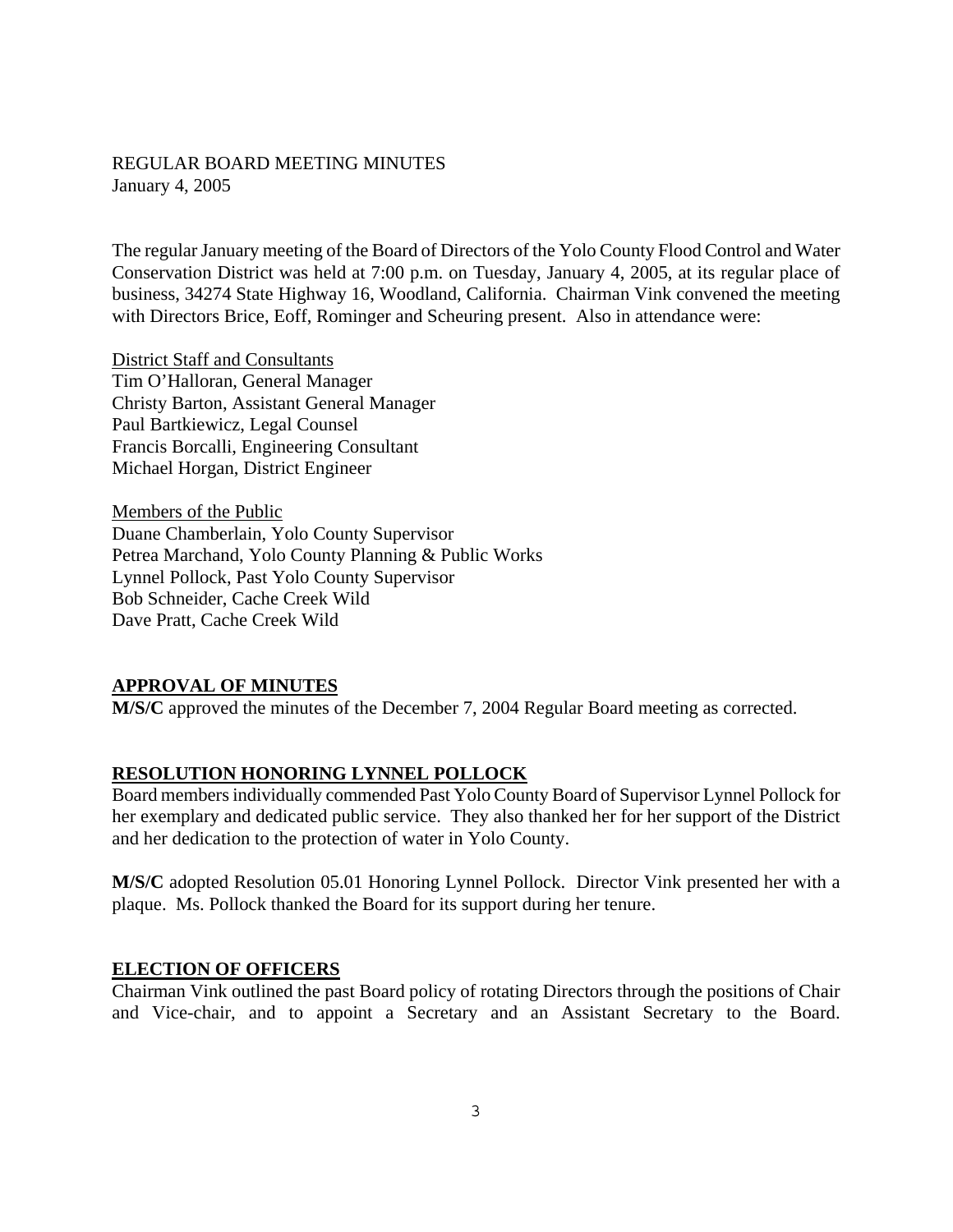**M/S/C** the Board unanimously voted to continue the rotation policy, electing Ann Brice as Chair and Bob Eoff as Vice-chair. The Board also appointed Tim O'Halloran as Secretary and Christy Barton as Assistant Secretary to the Board.

Chair Brice thanked Director Vink for his service as 2004 Chair and presented Mr. Vink with a commemorative gavel.

### **COMMITTEE APPOINTMENTS**

Chair Brice reported she had contacted various Board members independently regarding their interest in committee appointments. The Board discussed this matter and the following appointments were made:

#### **Standing Committees**

| <b>Budget</b>                     | Eoff and Vink          |
|-----------------------------------|------------------------|
| Personnel                         | Brice and Eoff         |
| Water Management Plan Update      | Scheuring and Rominger |
| <b>Environmental Issues</b>       | Brice and Rominger     |
| <b>Public Education</b>           | Vink and Brice         |
| Yolo County 2X2                   | Brice and Rominger     |
| Lake/Flood Control Communications | Brice and Scheuring    |
|                                   |                        |

### **Ad Hoc Committees**

Wild and Scenic Brice and Rominger

### **Other Appointments**

NCWA Primary Eoff NCWA Alternate Vink Conaway Ranch JPA Scheuring and Vink Conaway Ranch JPA Alternate Rominger WRA Scheuring ACWA/JPIA Director Vink

### **WILD AND SCENIC AD HOC SUBCOMMITTEE REPORT**

Director Rominger reported that the committee is continuing to meet with other interested parties to develop suggested language and an approach to potential Wild and Scenic legislation.

### **DIRECTORS' REPORT**

Director Eoff reported that the December 15, 2004 NCWA Board of Directors meeting agenda included the 2005 budget and planned meeting dates for 2005 among other items.

Director Vink reported that the District-Yolo County 2X2 and Conaway JPA groups did not meet in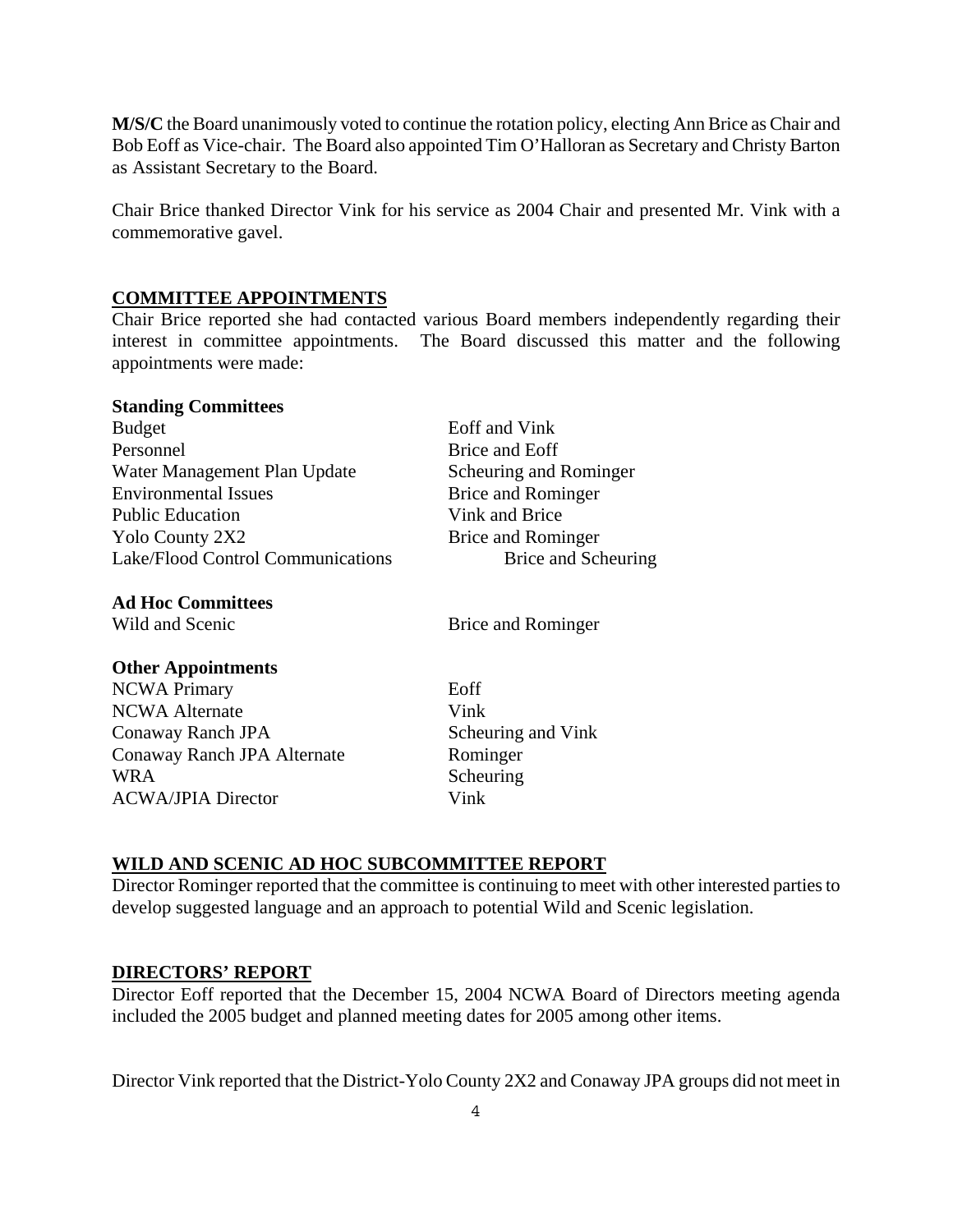December.

Director Brice reported she had a good time at the District Christmas Party.

### **GENERAL MANAGER'S REPORT**

Mr. O'Halloran reported on the following:

- a) General Activities:
	- 1) At the request of a Director, it was confirmed that the District's ACWA/JPIA insurance includes errors and omissions coverage for Directors' actions within the scope of their District activities;
	- 2) The Yolo Fliers (Golf) Club (YFC) has requested District irrigation water service. Three issues being discussed are: Encroachment into the District's right-of-way which will be addressed through an encroachment permit, water cost which will be charged at the non-agricultural rate, and the YFC request for an interruptible supply. The last issue of interruptible supply has not yet been resolved. Questions and discussion on the YFC matter followed regarding: water service priorities when supply is limited; environmental review requirements for new water service; amount of water requested; nature of agreement for service; and current District Rules and Regulations;
	- 3) Director Brice assigned review of water service priorities to the Water Management Plan Update Committee.
- b) USGS Contract Mrs. Barton reported on the District's contract with the USGS for operation and maintenance services for stream flows, lake and reservoir levels and precipitation measurements. She provided information on the contract purpose and cost. Board and staff discussion followed.

Mr. O'Halloran advised on the value of USGS services at the sites in Lake County and of the future possibility for District staff taking over measurements at the Willow Slough sites in Yolo County.

Mr. Schneider requested Willow Slough historical flow measurement data.

c) Operations, Maintenance and Water Conditions – Mr. O'Halloran reported on the current rainfall, water level and storage conditions at Clear Lake and Indian Valley Reservoir. Particular constraints dictating available irrigation water storage in Clear Lake were discussed.

Mr. O'Halloran also reported that recent rainfall throughout the distribution system had caused only minor flooding problems.

d) Water Management Plan Update – Mr. O'Halloran reported on the status of the District's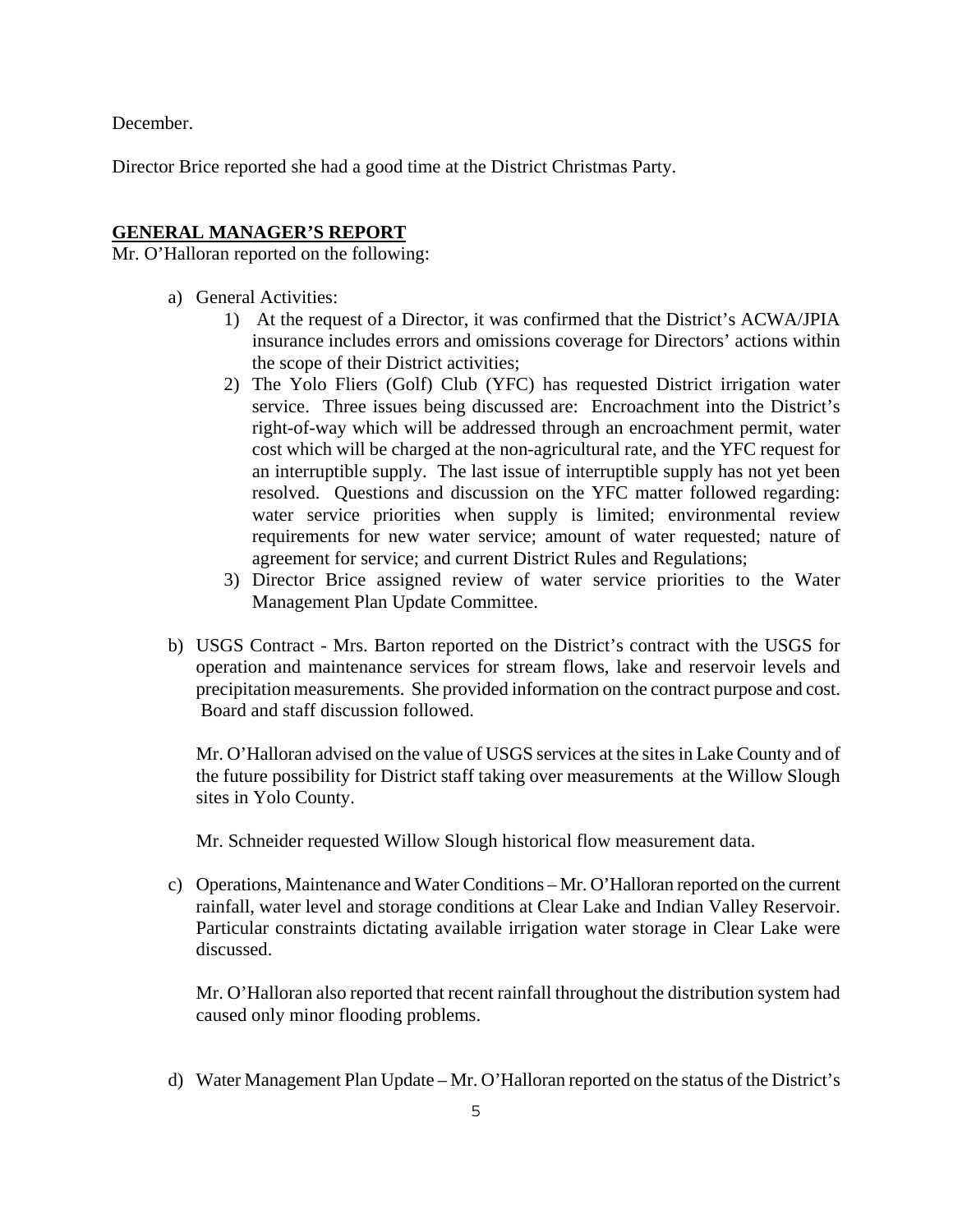Water Management Plan Update (WMPU). He also reported on the efforts of the Water Resources Association of Yolo County (WRA) Board and Technical Committee to complete Volume I of the Yolo County Integrated Regional Water Management Plan (IRWMP) and to seek funding for Volume II of the plan.

The District's WMPU is intended to serve as a guidance document for the District for the next five years and will be coordinated with the WRA's IRWMP process.

e) Water Use Efficiency Grant Proposal – Mr. O'Halloran outlined the purpose for seeking a Water Use Efficiency Grant to help fund the collection of base line data on water flows into and out of District canals and area sloughs. The grant application would be for approximately \$200,000 with an equal District cost-share contribution. The grant would fund equipment purchases. The application filing deadline is January 11, 2005.

If the proposal is funded, it will provide necessary base-line data for understanding District and slough flow patterns. This data would be useful for planning and evaluating current and future water management strategies. The Board discussed the project cost, equipment portability, data usage strategy and grant competition in Yolo County.

**M/S/C** support of District application for a Water Use Efficiency Grant in the amount of \$200,000 with a \$200,000 District in-kind contribution.

f) Off-Season Maintenance and Construction Program – Mr. O'Halloran reported on the status of the current District Work program, discussing the Winters Canal erosion repair, Cottonwood Canal Headgate replacement, Yolo Central Canal crossing replacement, Chapman Reservoir outlet automation and Frederick's Flume automated gate installation projects. He advised that the first three projects were emergency work. He also discussed the major issues associated with the projects which include: critical timelines, environmental compliance process, design standards, construction bid constraints, costs and OSHA compliance requirements.

Mr. Borcalli provided details on each project including the evaluation criteria of: Risk, (e.g. property damage), Safety (staff and public), Operations and Maintenance costs, and Level of Service.

Board, staff and public discussion followed on project costs, design standards, challenges of overall system needs versus available funding, methods of construction and work scheduling.

g) Mid-Year Budget Review and Recommended Adjustments to Capital Budget – Mr. O'Halloran reported on the status of the Expense and Capital Budgets which was previously reviewed by the Finance Committee. He advised that water sales above projections helped offset the new water right fees and the ERAF tax shift imposed by the State, leaving the Expense Budget in an acceptable condition.